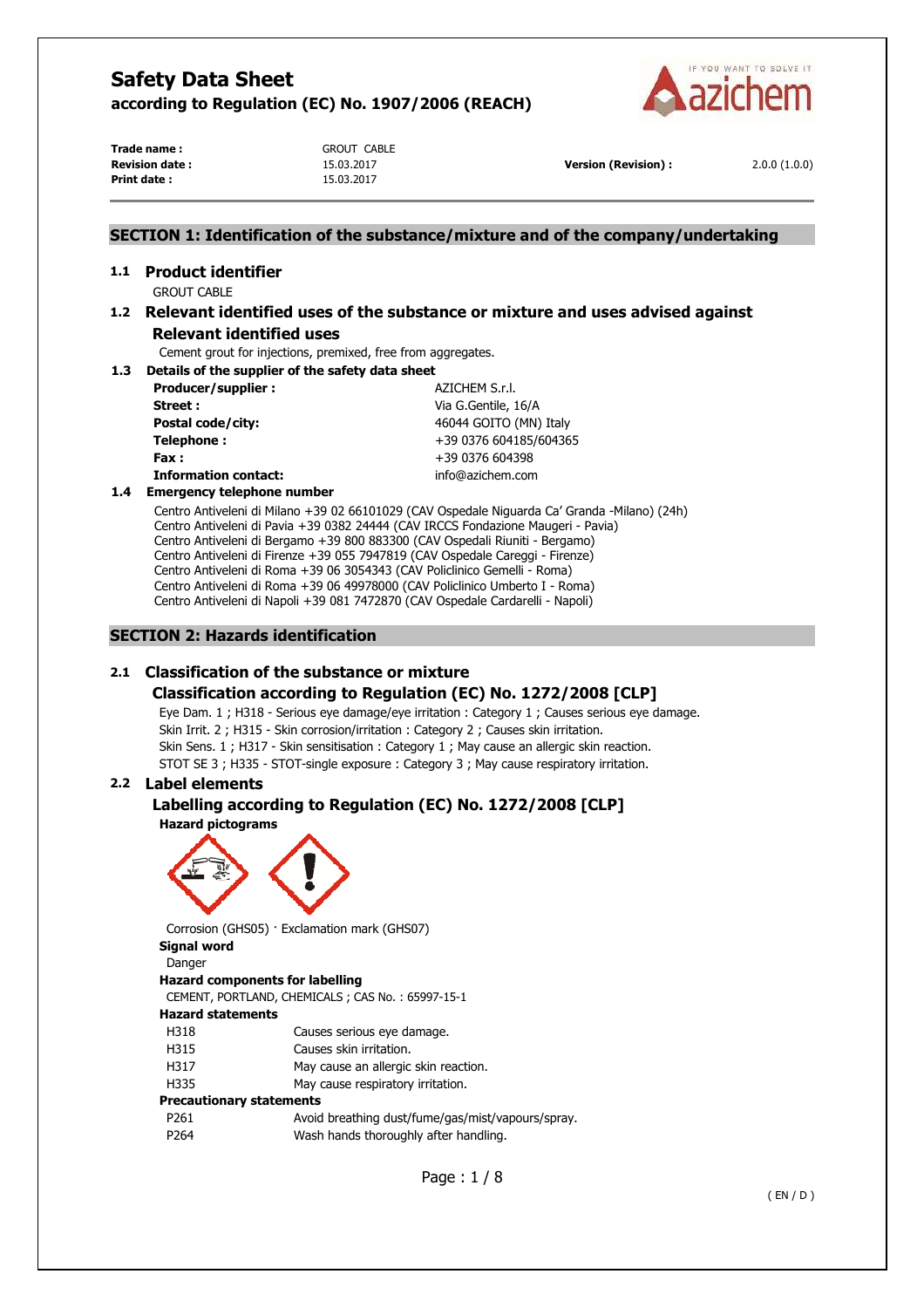

| Trade name :           | <b>GROUT CABLE</b> |                      |              |
|------------------------|--------------------|----------------------|--------------|
| <b>Revision date :</b> | 15.03.2017         | Version (Revision) : | 2.0.0(1.0.0) |
| Print date :           | 15.03.2017         |                      |              |

| P <sub>280</sub> | Wear protective gloves and eye/face protection.                  |
|------------------|------------------------------------------------------------------|
| P310             | Immediately call a POISON CENTER/doctor                          |
| P403+P233        | Store in a well-ventilated place. Keep container tightly closed. |

### **2.3 Other hazards**

None

# **SECTION 3: Composition / information on ingredients**

#### **3.2 Mixtures**

#### **Hazardous ingredients**

CEMENT, PORTLAND, CHEMICALS ; EC No. : 266-043-4; CAS No. : 65997-15-1 Weight fraction :  $\geq 90 - < 95 \%$ 

Classification 1272/2008 [CLP] : Eye Dam. 1 ; H318 Skin Irrit. 2 ; H315 Skin Sens. 1 ; H317 STOT SE 3 ; H335

### **Additional information**

Full text of H- and EUH-statements: see section 16.

# **SECTION 4: First aid measures**

### **4.1 Description of first aid measures**

When in doubt or if symptoms are observed, get medical advice.

#### **Following inhalation**

Remove victim out of the danger area. Symptoms may develop several hours following exposure; medical observation therefore necessary for at least 48 hours.

# **In case of skin contact**

Wash immediately with: Water Remove contaminated, saturated clothing immediately. In case of skin irritation, consult a physician. In case of skin reactions, consult a physician.

#### **After eye contact**

After contact with the eyes, rinse with water with the eyelids open for a sufficient length of time, then consult an ophthalmologist immediately.

#### **After ingestion**

Never give anything by mouth to an unconscious person or a person with cramps.

#### **4.2 Most important symptoms and effects, both acute and delayed**

On contact with moist skin may cause thickening, cracking and cracking of the skin. Prolonged contact in combination with existing abrasions can cause burns. Direct contact with the product may cause corneal injury due to mechanical stress, immediate or delayed irritation or inflammation. The direct contact with large quantities of product dry or with projections of wet product can cause effects ranging from irritation ocular moderate (eg. Conjunctivitis or blepharitis) to chemical burns and blindness. Dust may irritate throat and respiratory system. Coughing, sneezing and panting may occur as a result of exposure above the occupational exposure limits. May cause an allergic skin reaction.

#### **4.3 Indication of any immediate medical attention and special treatment needed**  None

### **SECTION 5: Firefighting measures**

#### **5.1 Extinguishing media**

# **Suitable extinguishing media**

Extinguishing powder alcohol resistant foam Carbon dioxide (CO2) Water mist

# **5.2 Special hazards arising from the substance or mixture**

None

### **5.3 Advice for firefighters**  Remove persons to safety.

**Special protective equipment for firefighters**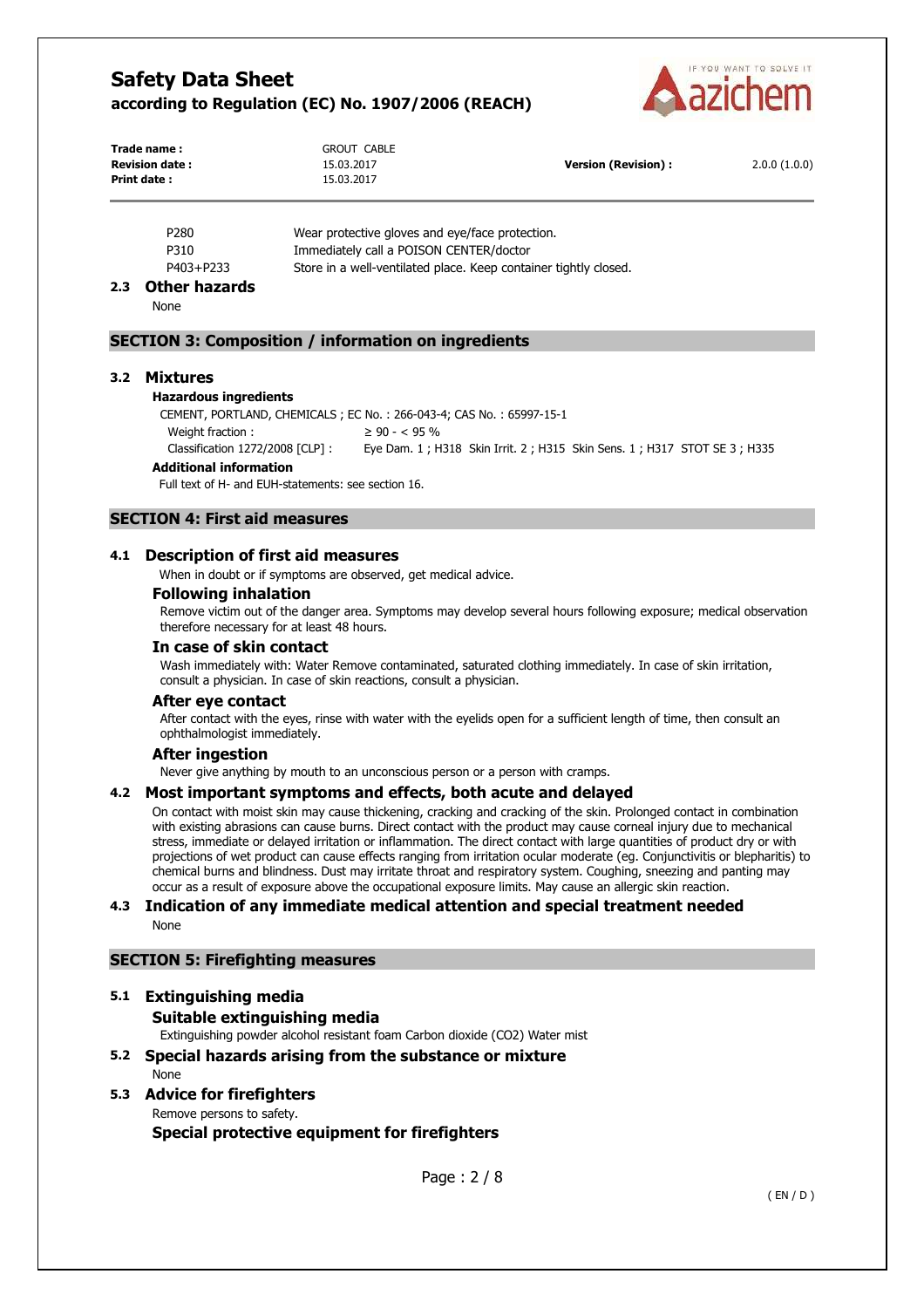

| Trade name :    |  |
|-----------------|--|
| Revision date : |  |
| Print date :    |  |

**Trade name :** GROUT CABLE **Print date :** 15.03.2017

**Revision date :** 15.03.2017 **Version (Revision) :** 2.0.0 (1.0.0)

Do not inhale explosion and combustion gases. Use appropriate respiratory protection.

### **SECTION 6: Accidental release measures**

# **6.1 Personal precautions, protective equipment and emergency procedures**

Clear spills immediately. Wear a self-contained breathing apparatus and chemical protective clothing. Wear a selfcontained breathing apparatus and chemical protective clothing.

### **For non-emergency personnel**

Remove persons to safety.

# **6.2 Environmental precautions**

Do not allow to enter into surface water or drains. In case of gas escape or of entry into waterways, soil or drains, inform the responsible authorities.

### **6.3 Methods and material for containment and cleaning up**

#### **For containment**

Absorb with liquid-binding material (e.g. sand, diatomaceous earth, acid- or universal binding agents). Collect in closed and suitable containers for disposal.

### **For cleaning up**

The contaminated area should be cleaned up immediately with: Water Retain contaminated washing water and dispose it.

### **6.4 Reference to other sections**

Reference to other sections Safe handling: see section 7 Personal protection equipment: see section 8

# **SECTION 7: Handling and storage**



# **7.1 Precautions for safe handling**

#### **Protective measures**

**Specific requirements or handling rules**  Do not breathe dust. Do not breathe gas/fumes/vapour/spray. See section 8.

#### **Advices on general occupational hygiene**

Normal precautions taken when handling chemicals should be observed.

# **7.2 Conditions for safe storage, including any incompatibilities**

Only use containers specifically approved for the substance/product.

#### **Requirements for storage rooms and vessels**

Keep in a cool, well-ventilated place. Protect against UV-radiation/sunlight Humidity.

#### **Hints on joint storage**

**Storage class :** 13 **Storage class (TRGS 510) :** 13 **Keep away from**  Store at least 3 metres apart from: Chemicals/products that react together readily

# **Further information on storage conditions**

Keep container tightly closed and in a well-ventilated place.

# **7.3 Specific end use(s)**

None

# **SECTION 8: Exposure controls/personal protection**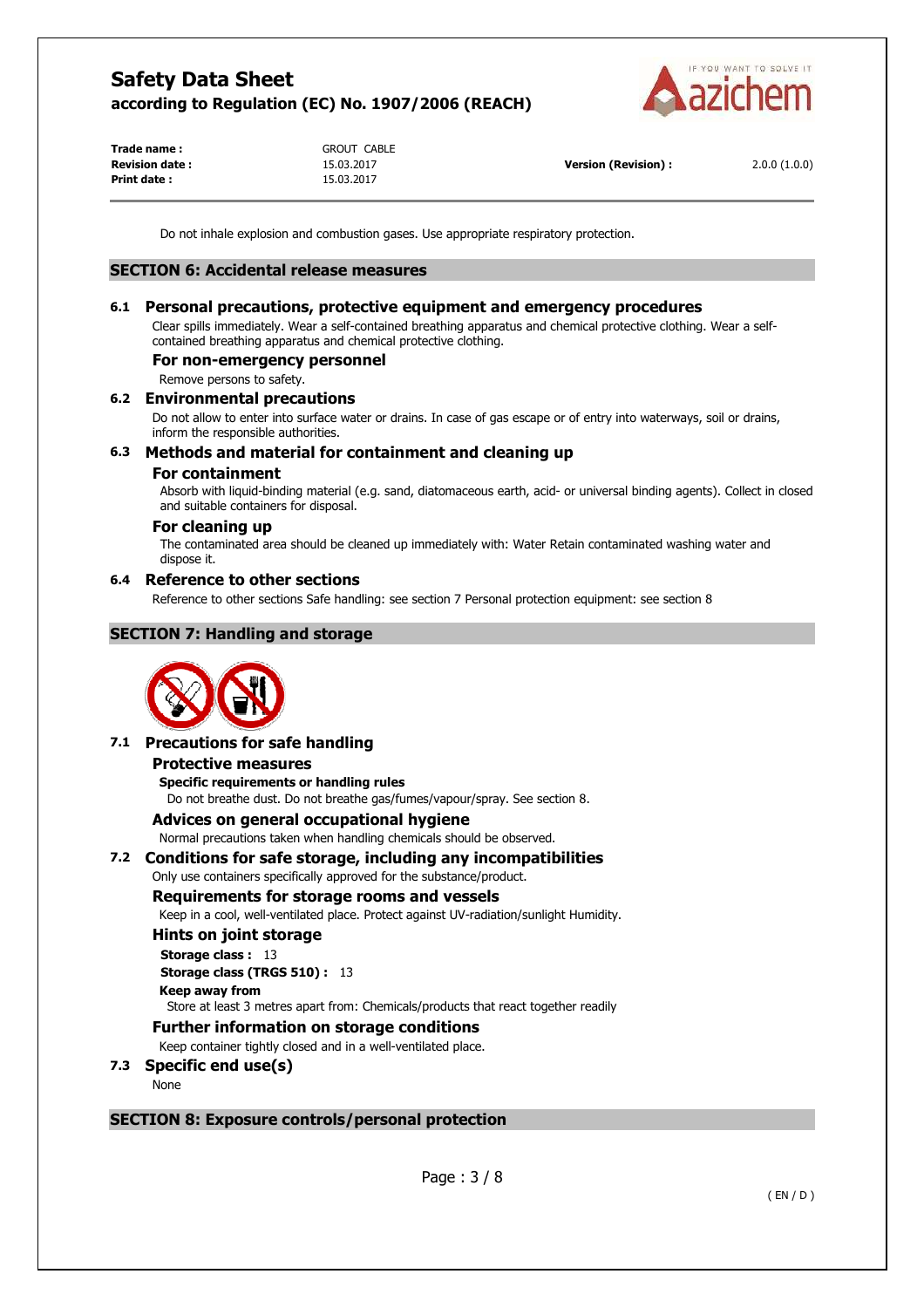

**Trade name :** GROUT CABLE **Print date :** 15.03.2017

**Revision date :** 15.03.2017 **Version (Revision) :** 2.0.0 (1.0.0)

# **8.1 Control parameters DNEL/DMEL and PNEC values**

#### **DNEL/DMEL**

Exposure route : **Inhalation** Exposure frequency : Short-term (acute) Limit value :  $1 \text{ mg/m}^3$ 

Limit value type : DNEL worker (local) ( CEMENT, PORTLAND, CHEMICALS ; CAS No. : 65997-15-1 )

### **8.2 Exposure controls**

# **Appropriate engineering controls**

If local exhaust ventilation is not possible or not sufficient, the entire working area must be ventilated by technical means. If technical exhaust or ventilation measures are not possible or insufficient, respiratory protection must be worn.

### **Personal protection equipment**



When using do not eat, drink, smoke, sniff.

# **Eye/face protection**

**Suitable eye protection**  Eye glasses with side protection DIN EN 166

# **Skin protection**

# **Hand protection**

Tested protective gloves must be worn DIN EN 374

#### **Respiratory protection**

Quarter-face mask (DIN EN 140) Half-face mask (DIN EN 140) Filtering Half-face mask (DIN EN 149)

# **SECTION 9: Physical and chemical properties**

# **9.1 Information on basic physical and chemical properties**

# **Safety relevant basis data**

| <b>Aspect</b>                            |                 | powder             |
|------------------------------------------|-----------------|--------------------|
| Colour                                   |                 | gray               |
| <b>Odour</b>                             |                 | none               |
| Melting point/melting range:             | (1013 hPa)      | No data available  |
| <b>Vapour density</b>                    | $($ (air = 1) ) | Data not available |
| Initial boiling point and boiling range: | (1013 hPa)      | No data available  |
| Decomposition temperature:               |                 | No data available  |
| <b>Self flammability</b>                 |                 | not applicable     |
| Flash point:                             |                 | Not flammable      |
| Flammability (solid, gas)                |                 | Data not available |
| Lower explosion limit :                  |                 | No data available  |
| <b>Upper explosion limit:</b>            |                 | No data available  |
| <b>Explosive properties</b>              |                 | Not applicable     |
| Vapour pressure                          | (20 °C)         | negligible         |
| Density:                                 | (20 °C)         | No data available  |
| Water solubility:                        | (20 °C)         | almost insoluble   |
| pH:                                      |                 | 11<br>>            |
| <b>Log Pow</b>                           | (20 °C)         | not applicable     |
| <b>Viscosity:</b>                        | (20 °C)         | No data available  |
| <b>Odour threshold</b>                   |                 | Data not available |
| <b>Evaporation rate</b>                  |                 | Data not available |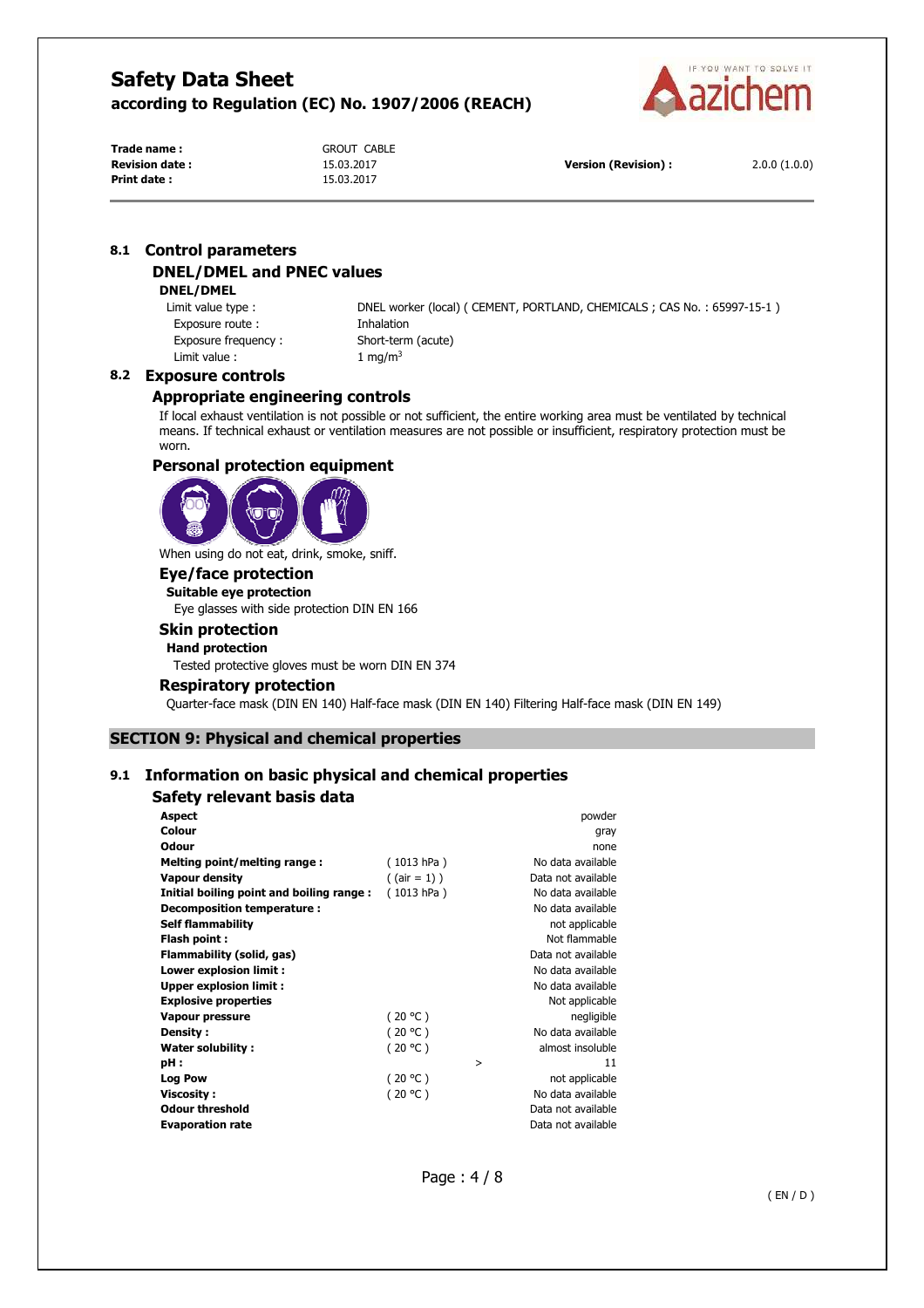

**Print date :** 15.03.2017

**Trade name :** GROUT CABLE

| Revision date : | 15.03.2017 | <b>Version (Revision):</b> | 2.0.0(1.0.0) |
|-----------------|------------|----------------------------|--------------|
|-----------------|------------|----------------------------|--------------|

| Maximum VOC content (EC):   |               | Wt % |
|-----------------------------|---------------|------|
| <b>Oxidizing properties</b> | Not oxidising |      |

# **9.2 Other information**

None

# **SECTION 10: Stability and reactivity**

#### **10.1 Reactivity**

Basic reaction when in mixed with water before to became a solid inert compound.

# **10.2 Chemical stability**

Stable under recommended storage and handling conditions. See section 7. No additional measures necessary.

#### **10.3 Possibility of hazardous reactions**  No hazardous reactions when stored and handled properly.

#### **10.4 Conditions to avoid**  Protect from contact with water to avoid solidification of the product.

#### **10.5 Incompatible materials**

- Acid
- **10.6 Hazardous decomposition products**  None

# **SECTION 11: Toxicological information**

### **11.1 Information on toxicological effects**

#### **Acute effects**

**Acute oral toxicity** 

It has no significant toxicity properties.

**STOT-single exposure** 

None

#### **Practical experience/human evidence**

None **Acute dermal toxicity** 

Parameter : LD50 ( CEMENT, PORTLAND, CHEMICALS ; CAS No. : 65997-15-1 ) Exposure route : Dermal Species : Rabbit Effective dose :  $> 2000$  mg/kg bw/day Exposure time : 24 days

It has no significant toxicity properties.

#### **Irritant and corrosive effects**

#### **Primary irritation to the skin**

On contact with moist skin may cause thickening, cracking and cracking of the skin. Prolonged contact in combination with existing abrasions can cause burns.

#### **Irritation to eyes**

Direct contact with the product may cause corneal injury due to mechanical stress, immediate or delayed irritation or inflammation. The direct contact with large quantities of product dry or with projections of wet product can cause effects ranging from irritation ocular moderate (eg. Conjunctivitis or blepharitis) to chemical burns and blindness.

#### **Irritation to respiratory tract**

Dust may irritate throat and respiratory system. Coughing, sneezing and panting may occur as a result of exposure above the occupational exposure limits.

#### **Sensitisation**

#### **In case of skin contact**

Eczema can be developed as a result of exposure to dust damp, caused both by the high pH which induces irritant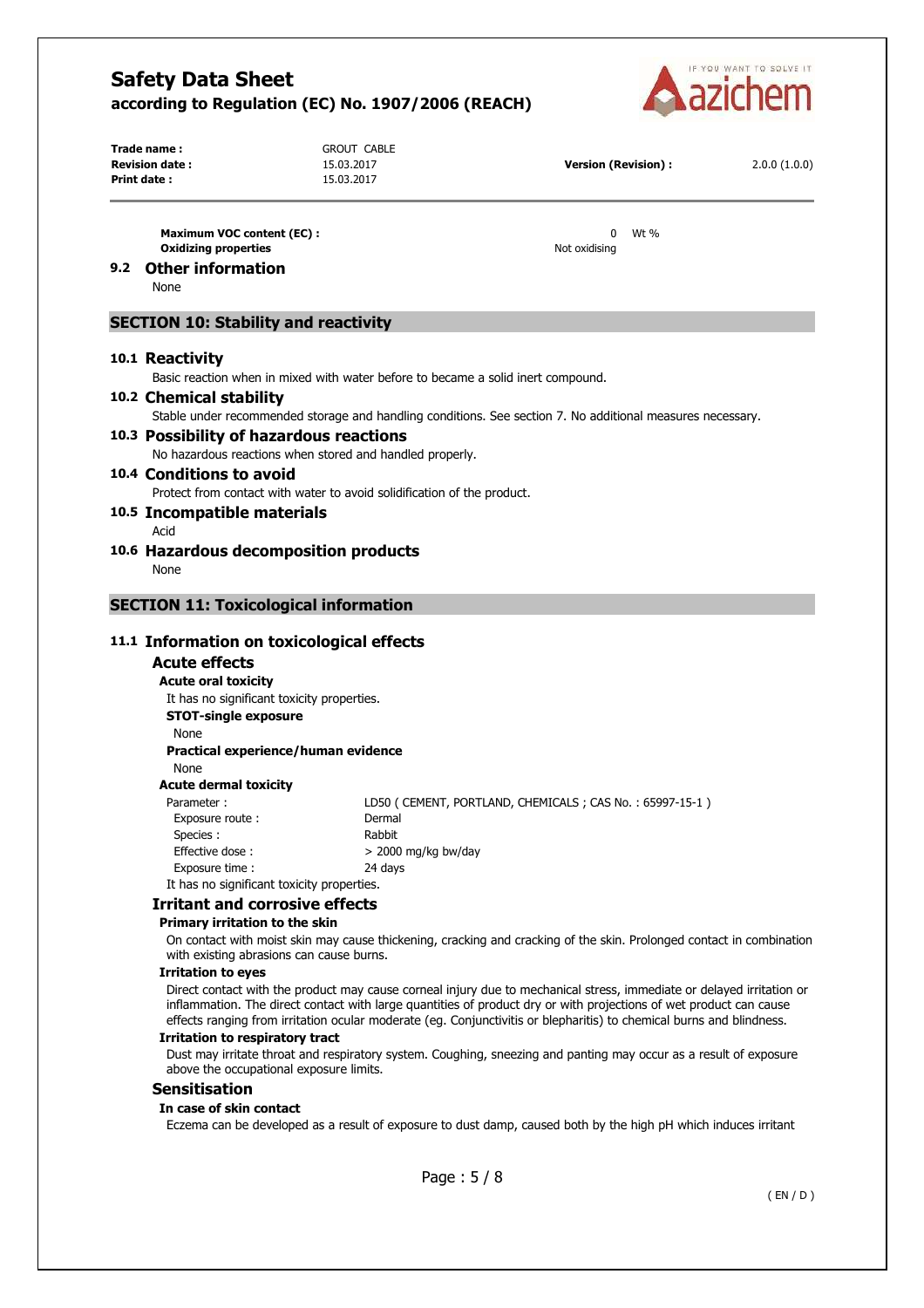

| <b>GROUT CABLE</b> |
|--------------------|
| 15.03.2017         |
| 15.03.2017         |
|                    |

**Version (Revision) :** 2.0.0 (1.0.0)

contact dermatitis after prolonged contact, either by an immunological reaction to Cr (VI) soluble which causes allergic contact dermatitis.

#### **In case of inhalation**

not sensitising.

# **Repeated dose toxicity (subacute, subchronic, chronic)**

#### **Subacute inhalation toxicity**

The available evidence indicates clearly that occupational exposure to cement dust content in the product causes deficits in lung function. However, the evidence available at present are insufficient to establish with certainty the dose-response relationship for these effects.

#### **Chronic inhalation toxicity**

There were no chronic effects or effects at low concentrations.

# **CMR effects (carcinogenicity, mutagenicity and toxicity for reproduction)**

The ingredients in this mixture do not meet the criteria for classification as CMR according to CLP.

# **SECTION 12: Ecological information**

Do not allow uncontrolled discharge of product into the environment.

#### **12.1 Toxicity**

No information available.

### **12.2 Persistence and degradability**

Poorly watersoluble, inorganic product. Can be mechanically precipitated to a large extent in biological sewage plants.

# **12.3 Bioaccumulative potential**

not applicable

# **12.4 Mobility in soil**

Low solubility in soil.

# **12.5 Results of PBT and vPvB assessment**

This product is none, or does not contain a substance called a PBT or vPvB

# **12.6 Other adverse effects**

No information available.

**12.7 Additional ecotoxicological information** 

None

# **SECTION 13: Disposal considerations**

# **13.1 Waste treatment methods**

# **Product/Packaging disposal**

Dispose according to legislation.

# **SECTION 14: Transport information**

#### **14.1 UN number**

No dangerous goods in sense of this transport regulation.

### **14.2 UN proper shipping name**

No dangerous goods in sense of this transport regulation.

### **14.3 Transport hazard class(es)**

No dangerous goods in sense of this transport regulation.

# **14.4 Packing group**

No dangerous goods in sense of this transport regulation.

# **14.5 Environmental hazards**

No dangerous goods in sense of this transport regulation.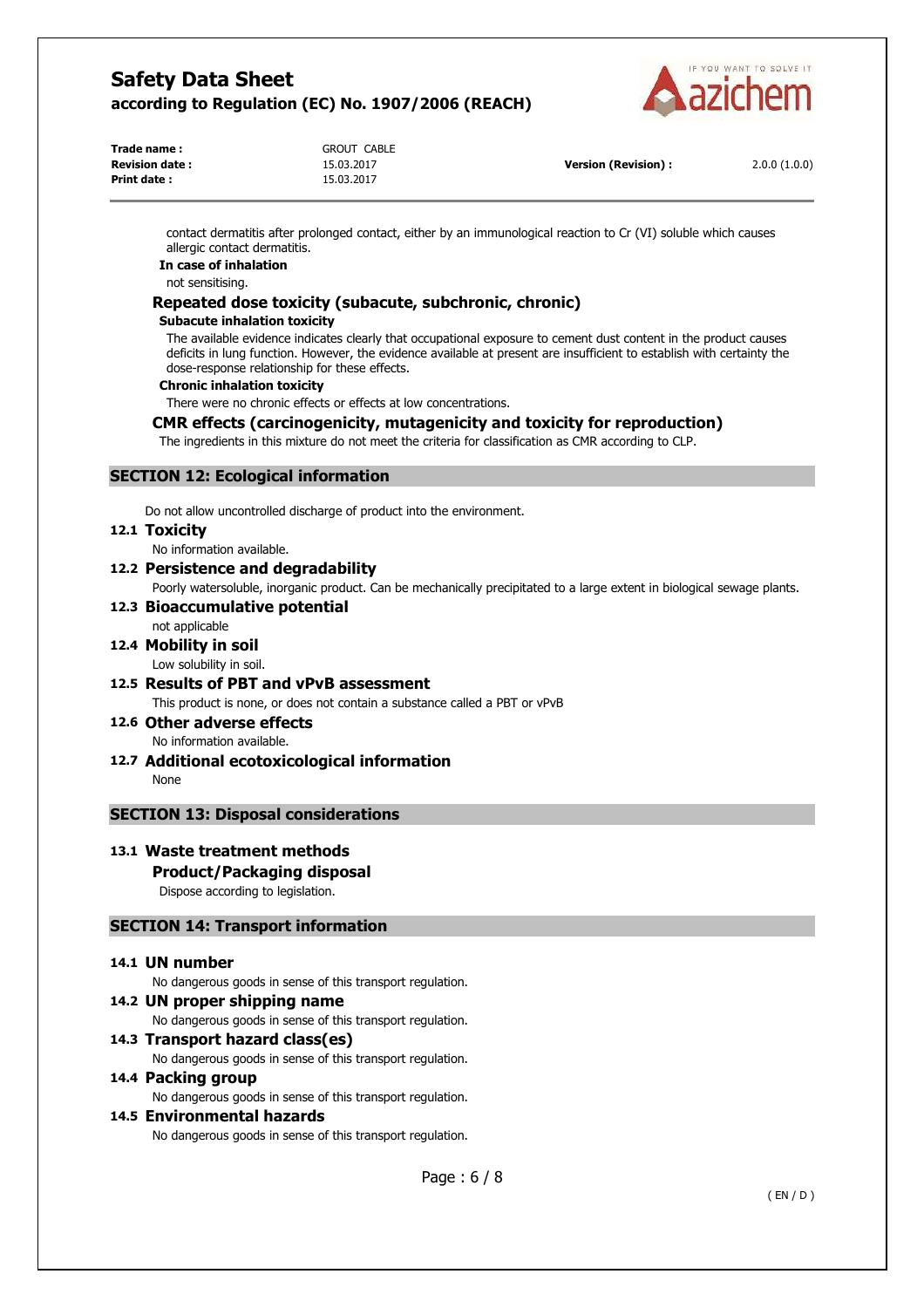

**Trade name :** GROUT CABLE **Print date :** 15.03.2017

**Revision date :** 15.03.2017 **Version (Revision) :** 2.0.0 (1.0.0)

### **14.6 Special precautions for user**

None

**14.7 Transport in bulk according to Annex II of MARPOL 73/78 and the IBC Code**  not applicable

# **SECTION 15: Regulatory information**

# **15.1 Safety, health and environmental regulations/legislation specific for the substance or mixture**

#### **EU legislation**

Regulation (EC) 1907/2006/CE (REACh). Regulation (EC) No 1272/2008 (CLP). Regulation (EU) 2015/830 requirements for the compilation of safety data sheets. Commission Regulation (EC) No 790/2009/CE (amending, for the purposes of its adaptation to technical and scientific progress (ATP), Regulation (EC) No 1272/2008). Commission Regulation (EU) No 286/2011 (amending, for the purposes of its adaptation to technical and scientific progress (ATP), Regulation (EC) No 1272/2008). Commission Regulation (EU) No 618/2012 (amending, for the purposes of its adaptation to technical and scientific progress (ATP), Regulation (EC) No 1272/2008). Commission Regulation (EU) No 487/2013 (amending, for the purposes of its adaptation to technical and scientific progress (ATP), Regulation (EC) No 1272/2008). Commission Regulation (EU) No 758/2013 (amending, for the purposes of its adaptation to technical and scientific progress (ATP), Regulation (EC) No 1272/2008). Commission Regulation (EU) No 944/2013 (amending, for the purposes of its adaptation to technical and scientific progress (ATP), Regulation (EC) No 1272/2008). Commission Regulation (EU) No 605/2014 (amending, for the purposes of its adaptation to technical and scientific progress (ATP), Regulation (EC) No 1272/2008). Commission Regulation (EU) No 1297/2015 (amending, for the purposes of its adaptation to technical and scientific progress (ATP), Regulation (EC) No 1272/2008).

#### **Other regulations (EU)**

**Regulation (CE) 1907/2006: Substance of very high concern included in the SVHC Candidate List**  None

#### **National regulations**

Italy: Legislative Decree 81/2008 (Consolidated Law on protection of health and safety at work), as amended and Directive 2009/161/UE - chemical risk assessment in accordance with Title IX

**Water hazard class (WGK)** 

Class : nwg (Non-hazardous to water) Classification according to VwVwS

# **15.2 Chemical Safety Assessment**

not applicable

# **SECTION 16: Other information**

#### **16.1 Indication of changes**

02. Classification of the substance or mixture · 02. Label elements · 02. Labelling according to Regulation (EC) No. 1272/2008 [CLP]

#### **16.2 Abbreviations and acronyms**

| <b>LEGENDA:</b> |  |
|-----------------|--|
|-----------------|--|

| ADR:          | Accord européen relative au transport international des marchandises dangereuses par route (accordo<br>europeo relativo al trasporto internazionale delle merci pericolose su strada) |
|---------------|---------------------------------------------------------------------------------------------------------------------------------------------------------------------------------------|
| ASTM:         | ASTM International, originariamente nota come American Society for Testing and Materials (ASTM)                                                                                       |
| EINECS:       | European Inventory of Existing Commercial Chemical Substances (Registro Europeo delle Sostanze<br>chimiche in Commercio)                                                              |
| EC(0/50/100): | Effective Concentration 0/50/100 (Concentrazione Effettiva Massima per 0/50100% degli Individui)                                                                                      |
| LC(0/50/100): | Lethal Concentration 0/50/100 (Concentrazione Letale per 0/50100% degli Individui)                                                                                                    |
| IC50:         | Inhibitor Concentration 50 (Concentrazione Inibente per il 50% degli Individui)                                                                                                       |
| NOEL:         | No Observed Effect Level (Dose massima senza effetti)                                                                                                                                 |
| NOEC:         | No Observed Effect Concentration (Concentrazione massima senza effetti)                                                                                                               |
| LOEC:         | Lowest Observed Effect Concentration (Concentrazione massima alla quale è possibile evidenziare un<br>effetto)                                                                        |
| DNEL:         | Derived No Effect Level (Dose derivata di non effetto)                                                                                                                                |
|               |                                                                                                                                                                                       |